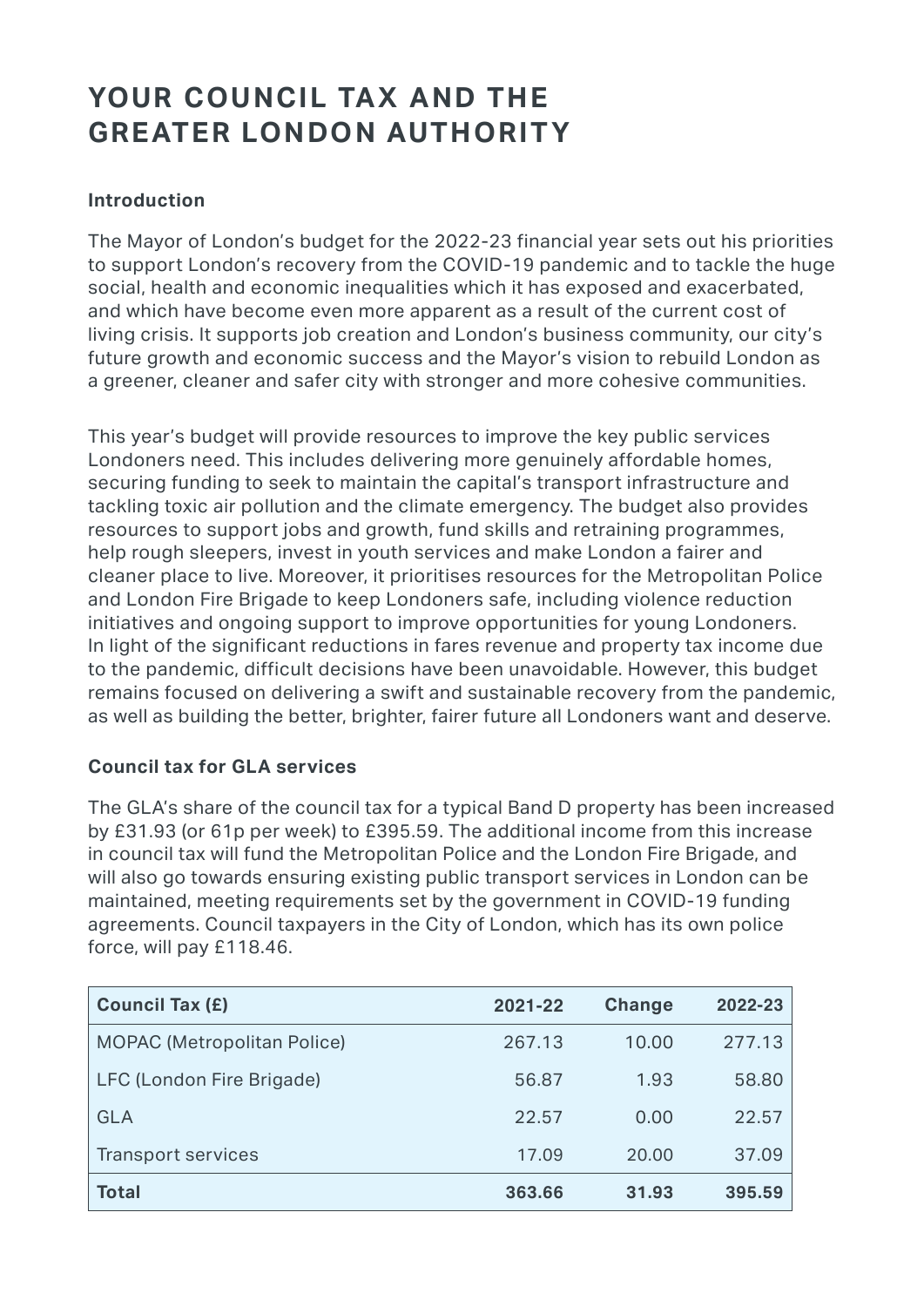### **Controlling costs at City Hall and delivering the Mayor's key priorities**

The Mayor's budget includes significant savings across the GLA Group in 2022-23, including £61m over five years through relocating City Hall from Tower Bridge to the Royal Docks. This has allowed him to release resources to help meet his key priorities. His budget includes plans to invest £4.9 billion to enable 116,000 affordable home starts within London by 2023 and an additional 35,000 by 2026, as well as allocating resources to tackle homelessness and reduce rough sleeping. He has already taken steps to improve air quality in London by introducing the Ultra Low Emission Zone in central London, which was expanded to the North and South Circular roads in autumn 2021. He has continued to roll out his Green New Deal for London to address the climate emergency, with the objective of helping to create jobs and to double the size of the capital's green economy by 2030. This work is being supported in 2022-23 by the creation of a new £90 million Climate Emergency fund.

The Mayor will continue to ask the government to provide the maximum possible ongoing financial support to London businesses and Londoners as the capital emerges from the very severe impact of the COVID-19 pandemic. He will also maintain investment in skills and retraining to help tackle unemployment and support Londoners to secure better paid jobs, as well as supporting the advice sector to help Londoners impacted by the cost of living crisis.

The Mayor will also work with London's business community, key investors and other stakeholders to support the economic recovery and ensure that London's interests are protected following the UK's departure from the European Union. He will provide funding for new projects to bring communities together, tackle social inequality and boost London's economy, including supporting projects to help small and medium sized businesses.

#### **The Mayor's Office for Policing and Crime (MOPAC)**

The Mayor published his draft Police and Crime Plan for 2021-25 in November 2021. This sets out the Mayor's commitment to ensure London's police service has the resources it needs to put more officers on the streets to suppress violence, including violence against women and girls, and to respond to the demands and pressures of policing a capital city. The plan also outlines the action the Mayor is taking to continue to hold the Metropolitan Police Service (MPS) to account, ensuring all Londoners have trust and confidence in their police force.

His key priorities include improving the MPS, providing a better criminal justice service in London and keeping children and young people safe. He will also provide resources to tackle domestic violence, which particularly affects women, and is increasing investment in violence reduction initiatives.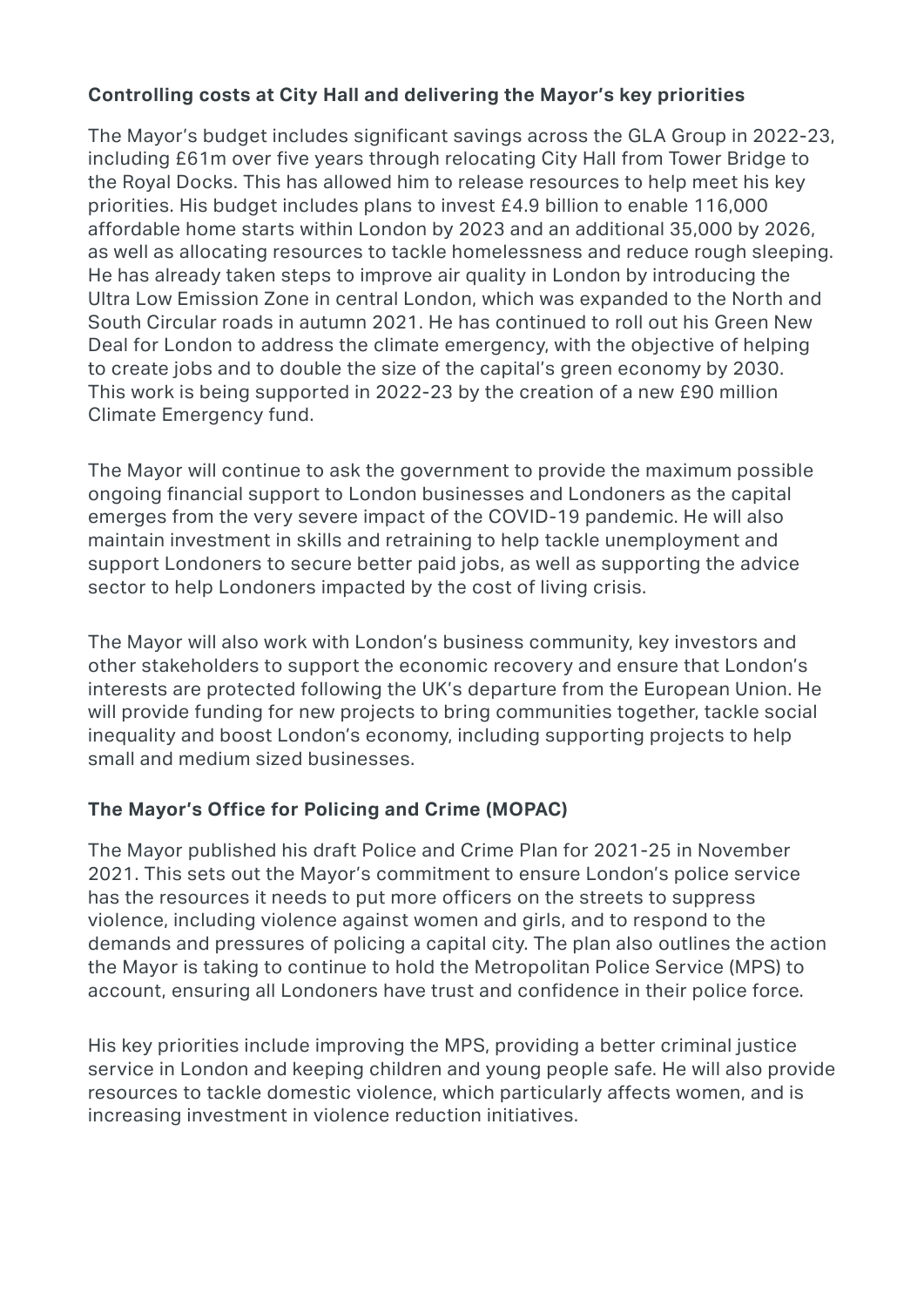disproportionality in the use of certain police powers affecting Black Londoners. The Mayor published his Action Plan in November 2020 to improve trust and confidence in the MPS and to address community concerns about The Mayor has committed, as part of the Action Plan, to invest extra resources. to develop greater community involvement in police officer training and in the recruitment and progression of Black officers in the MPS.

The MPS must rise to meet these challenges at a time of acute financial pressure. As a result of the net reduction in resources from the Home Office for policing between 2010 and 2019, the MPS had to close more than 100 police stations and remove over 3,300 Police Community Support Officers and 4,500 police staff in order to minimise reductions to front line officer numbers.

The Mayor is raising the police element of his council tax precept by £10 for a typical Band D property, as assumed in government calculations of police spending power. In all, through his decisions in this and previous budgets, the Mayor has funded an additional 1,300 police officer posts from locally raised revenues.

# **Transport for London (TfL)**

TfL has faced significant financial challenges as a result of the reduced levels of ridership due to the pandemic since March 2020, which has led to a large fall in fare revenues. The Mayor continues to work with the government to secure a sustainable long-term funding settlement for TfL to allow him to continue investment in the transport network while making it more reliable and accessible. The Mayor's priorities for TfL, subject to funding constraints, include:

- ® working with London boroughs to maintain existing concessionary travel and assisted door to door transport schemes. This includes, for example, maintaining free bus and tram travel for under 18s as well as free off-peak travel across the network for older Londoners, the disabled, armed forces personnel in uniform and eligible armed services veterans and protecting the Taxicard and Dial a Ride schemes
- ® opening the central London section of the Elizabeth line (the operational name for Crossrail) in the first half of 2022, followed by the full line opening with through services as soon as possible to increase central London's rail capacity by ten per cent. This follows on from the opening of the Northern line extension to Nine Elms and Battersea Power Station in September 2021
- ® rolling out new trains on the Piccadilly line, with the first new trains serving customers from 2025
- ® enhancing capacity on the London Underground and rail services, and upgrading key stations such as Bank/Monument station
- ® making public transport more accessible for everyone. All Elizabeth line stations once the line opens in full will also be step free
- ® extending the London Overground on the Gospel Oak to Barking Line to serve Barking Riverside (due to open in autumn 2022) and expanding capacity on the DLR network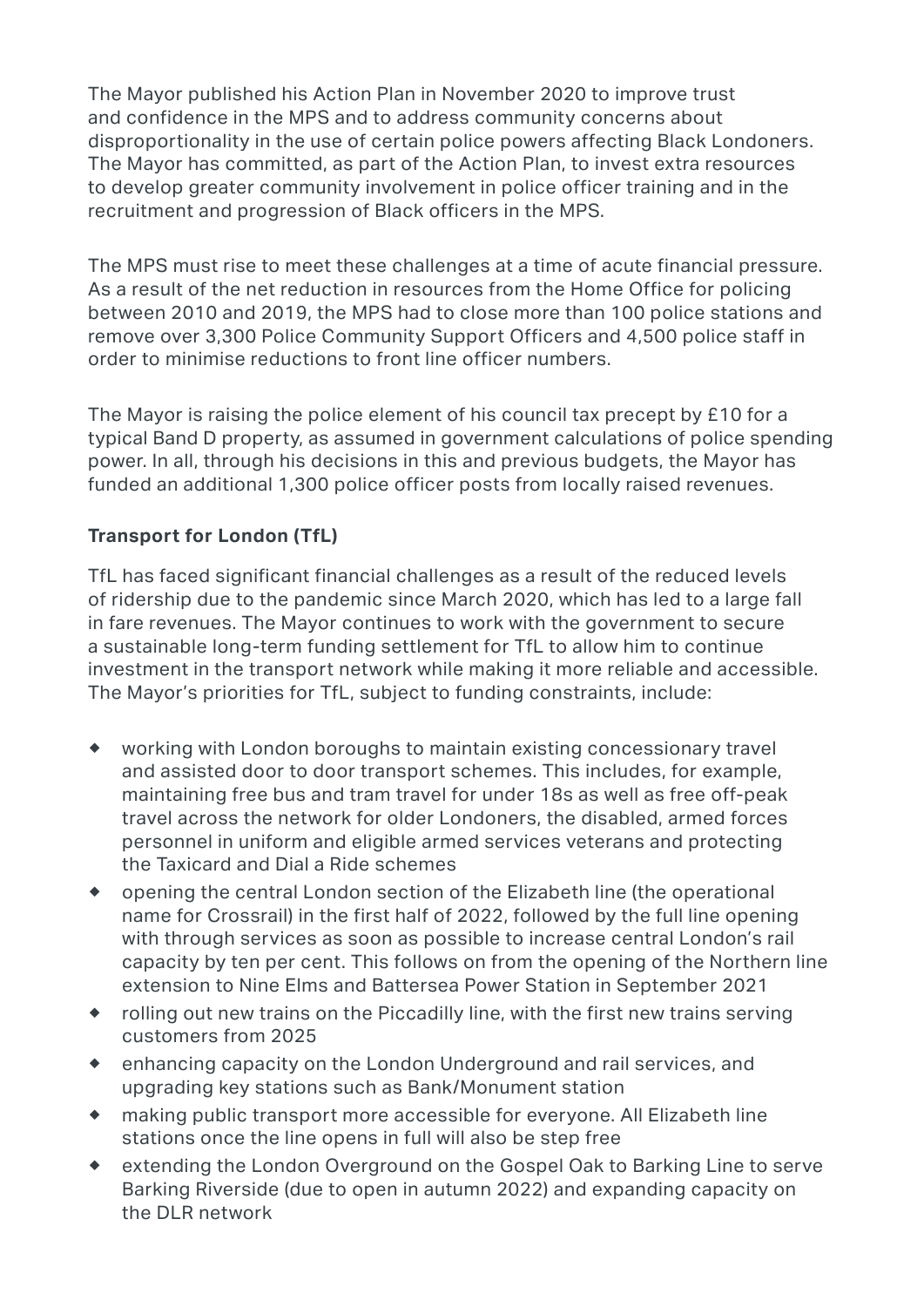- ® maintaining the Bus and Tram one-hour Hopper fare and investing to sustain existing journey times and reliability on the bus network
- ® continuing the electrification of London Buses so that all are emission free by 2037 at the latest
- ® tackling London's toxic air quality following on from the extension of the Ultra Low Emission Zone in central London to the North and South Circular roads in autumn 2021
- ® investing in schemes designed to make walking, cycling and public transport safer, cleaner and more appealing in partnership with London boroughs.

#### **London Fire Commissioner (LFC)**

The Mayor's funding ensures that the London Fire Brigade's (LFB) first and second fire engines attending an emergency incident arrive within 10 minutes on at least 90 per cent of occasions and 12 minutes on at least 95 per cent of occasions respectively, after being dispatched. The Mayor is also providing resources to roll out a transformation programme so that the LFB can implement the recommendations of the Grenfell fire inquiry. This includes investing in the new vehicles and equipment required.

## **London Legacy Development Corporation (LLDC)**

The LLDC was set up to ensure that the city benefits from a long-term legacy from the London 2012 Olympic and Paralympic Games. The Mayor's 2022-23 budget provides funding to progress the construction of East Bank, one of the world's largest and most ambitious cultural and education districts, in Queen Elizabeth Olympic Park. It will bring an additional 1.5 million visitors to the park and surrounding area each year, and more than 2,500 jobs will be created generating an estimated £1.5 billion for the local economy.

## **Old Oak and Park Royal Development Corporation (OPDC)**

The OPDC has been established to support the creation of 65,000 new jobs and at least 24,000 new homes in west London over the next 20 years. It will build on the regeneration benefits which High Speed 2 (HS2), the Elizabeth line and the Great Western Mainline stations at Old Oak Common are expected to bring locally.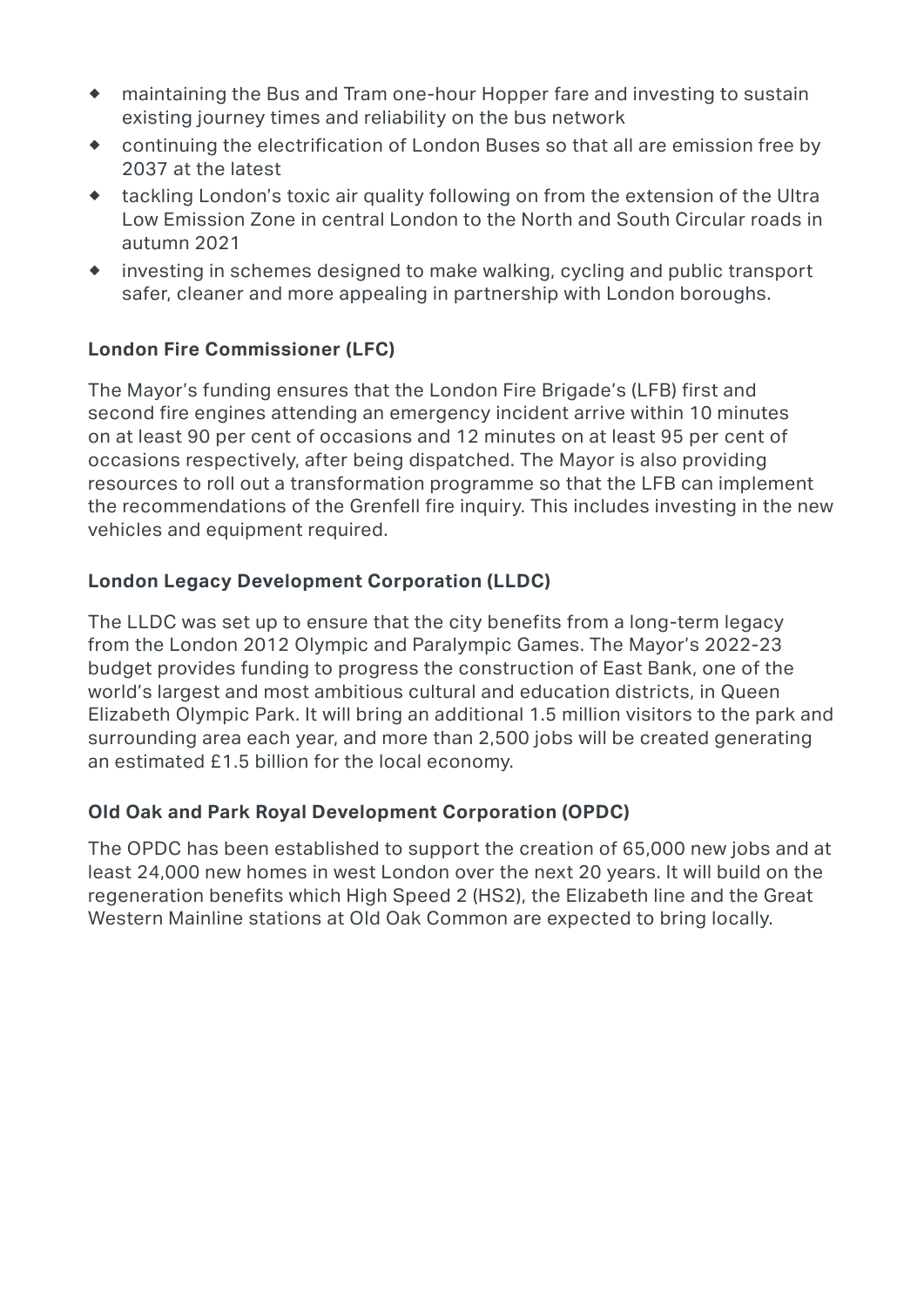#### **Summary of GLA Group budget**

The tables below show where the GLA's funding comes from and the reasons for the year on year change in the budget. It also explains how the GLA has calculated the sum to be collected from council tax (the council tax requirement).

| How the GLA's budget is<br>funded (£ million)    | 2022-23    |
|--------------------------------------------------|------------|
| Gross expenditure                                | 14,950.3   |
| Government grants and retained<br>business rates | $-6,974.8$ |
| Fares, charges and other income                  | $-6,781.5$ |
| Change in reserves                               | 19.6       |
| Amount met by council tax payers (£m)            | 1,213.6    |

| <b>Changes in spending (£ million)</b>           | 2022-23    |  |  |
|--------------------------------------------------|------------|--|--|
| 2021-22 council tax requirement                  | 1,096.6    |  |  |
| Net change in service expenditure<br>and income  | $-1.034.7$ |  |  |
| Change in use of reserves                        | 759.2      |  |  |
| Government grants and retained<br>business rates | 391.3      |  |  |
| Other changes                                    | 1.2        |  |  |
| Amount met by council tax payers (£m)            | 1,213.6    |  |  |

#### **Detailed budget by service area**

The table below compares the GLA Group's planned expenditure on policing, fire and other services (including transport) in 2022-23 with 2021-22. LLDC and OPDC are not funded from council tax.

The GLA's planned gross expenditure is lower this year. This overall reduction is mainly due to the need to repay deficits in council tax and business rates income due to the impact of the pandemic albeit the Mayor has increased his proposed spending on services including policing. Overall the council tax requirement has increased because of the extra resources for the Metropolitan Police and the London Fire Brigade and to secure funding to maintain existing transport services including buses and the Tube network. There has been a 1.7 per cent increase in London's residential property taxbase. Find out more about our budget at: **[www.london.gov.uk/budget](http://www.london.gov.uk/budget)**.